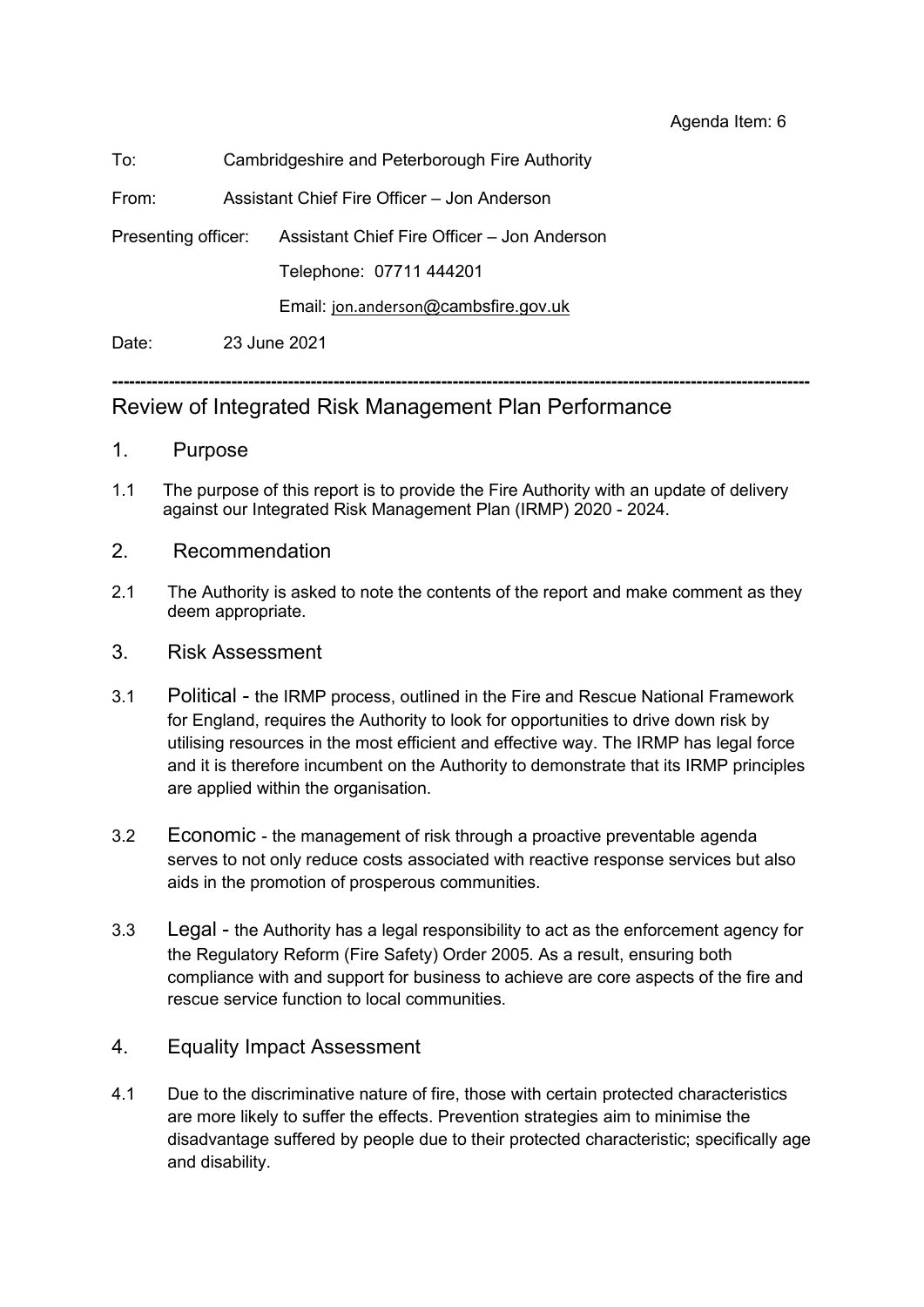### 5. Background

- 5.1 The IRMP is a public facing document covering a four year period and represents the output of the IRMP process for Cambridgeshire and Peterborough. The Service's IRMP 2020 – 2024, published in April 2020, will cover the period from April 2020 to March 2024. This report focuses on the progress made against the action plan in year one (2020 - 2021).
- 5.2 The integrated risk management process is supported by the use of risk modelling. This is a process by which performance data over the last five years in key areas of prevention, protection and response is used to assess the likelihood of fires and other related emergencies from occurring - we term this 'community risk'. This, together with data from other sources such as the national risk register and our business delivery risks, is then used to identify the activities required to mitigate risks and maximise opportunities, with measures then set to monitor and improve our performance.
- 5.3 The IRMP delivery is broken down in to four areas for management and monitoring purposes in line with our excellence statements. These four areas are Community Safety Excellence, Operational Excellence, People and Value for Money. Under each area there are a number of activities we committed to deliver in our IRMP for 2020 - 2024. These are listed in paragraphs 6 to 9, accompanied by a short explanation.
- 6. People Excellence Delivery Update
- 6.1 Continued work to develop our organisational culture and to enhance staff engagement, including ensuring mechanisms are in place to properly feedback to staff and facilitating opportunities for colleagues from across different areas of the Service to engage and work with each other more.

The COVID-19 pandemic took our staff engagement work in a different direction but it has remained a key consideration throughout our journey through the pandemic. In the Her Majesty's Inspectorate of Constabulary and Fire and Rescue Services (HMICFRS) staff engagement survey, carried out in October 2020, our Service scored above average compared to all fire and rescue services in the majority of areas confirming that we have managed to maintain staff engagement rates throughout the last 14 months. To reaffirm this we carried out our own survey in January/February 2021 and the results showed that 83% of staff remain satisfied or very satisfied at work and 86% of staff are satisfied with Cambridgeshire Fire and Rescue Service (CFRS) as an employer, rising to 94% in some staff groups.

We will now analyse the data in more detail and use the results to understand where we can continue to enhance staff engagement and develop our culture.

6.2 Developing and improving the ways in which we support the mental health and wellbeing of our staff.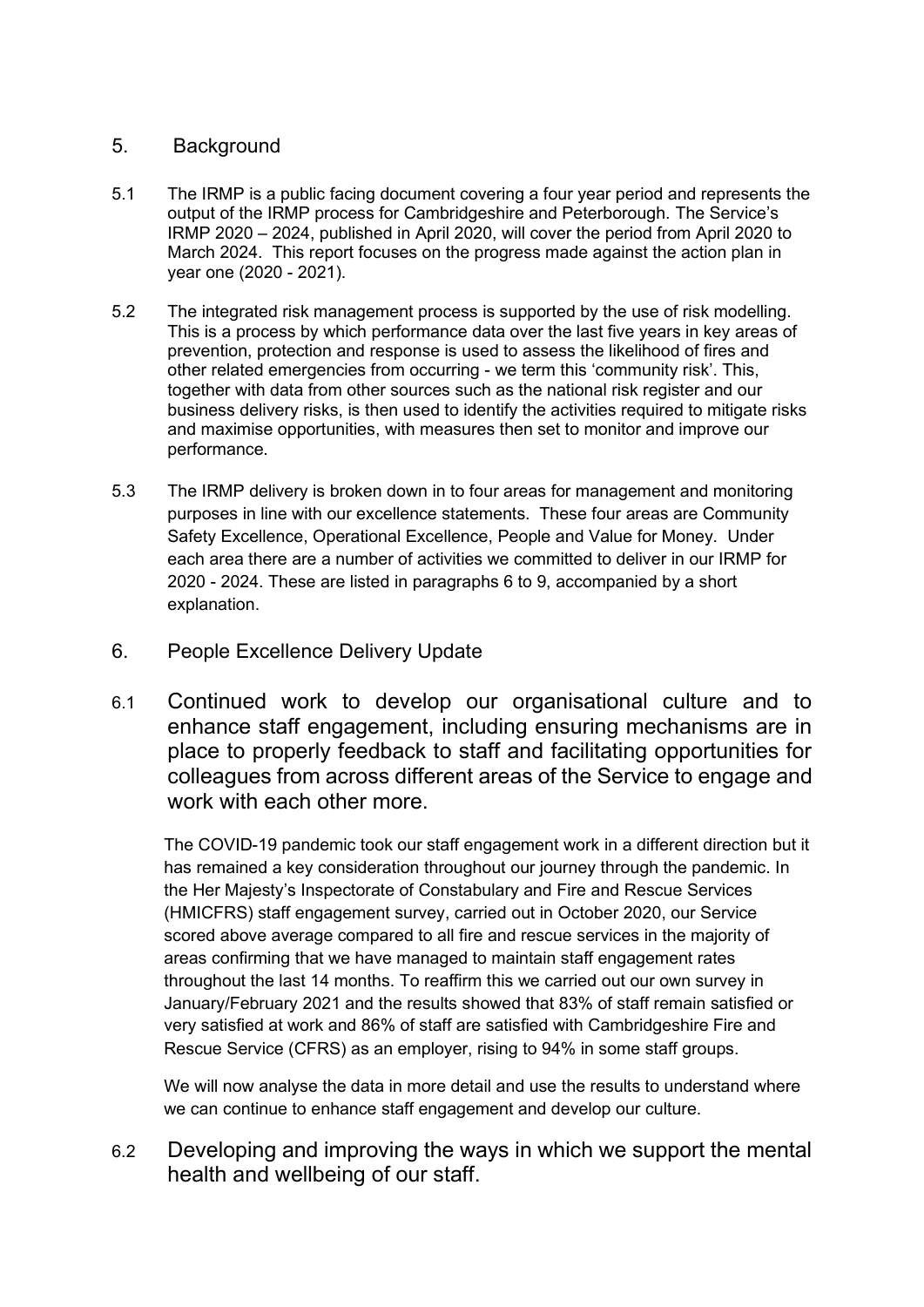We have created and communicated our Wellbeing Strategy which received high praise from staff and the Fire Authority. This is supported by an action plan that will continue to change and evolve over time and will be informed by staff feedback from the mental health and wellbeing (MHAW) survey and the ongoing work of the new MHAW Adviser who started in post on 1 June 2021. We have also begun the roll out of bespoke MHAW training as we recognise the importance of all staff being able to have an awareness of MHAW, both for themselves and others and know where they can access help and support. It is also important to the Service to continue to lift any stigma so that people feel able and supported to communicate any issues.

6.3 On-going work to improve the diversity of our workforce, including continuing to build long-term relationships with our diverse communities through our community engagement and positive action programmes.

We have designed and begun to implement a two year positive action strategy, built upon the six pillars of Engage, Equip, Empower, Embed, Evaluate and Evolve. The purpose is to engage and build relationships with a wider range of diverse groups within our local communities, in order to benefit both recruitment and community safety work. The positive action team continue to work proactively and collaboratively with recruitment team colleagues to improve workforce diversity for example, supporting virtual workshops as part of our most recent wholetime recruitment campaign, including workshops for targeted under-represented groups. The diversity of applications for roles in all areas of the Service continues to rise, with ongoing work to ensure that this is fully translated into the diversity of those joining our workforce.

- 6.4 Expand our programme of development activities to prepare staff for future roles and opportunities, including;
	- collaborative development programmes with other fire and rescue services and partner organisations,
	- building leadership and management skills for the future
	- strengthening opportunities for staff to be responsible for their own learning, balanced with growing manager accountability for facilitating development of their staff.

We continue to evolve our leadership development programmes based on participant feedback and evolving organisational context and to collaborate with colleagues in Bedfordshire and Hertfordshire Fire and Rescue Services. This year we have begun working on plans for a new collaborative senior leader development programme (in addition to our middle leader programme). We have expanded our suite of development portfolios, now available for all operational roles to Group Commander, for supervisory managers in Combined Fire Control and for entry level and supervisory and middle leader professional support roles (core elements). We launched a new online coaching resource and launched use of a new coaching cohort, with business coaches from all areas of the Service trained and accredited to support development via quality coaching. Our learning and development and training centre teams also work collaboratively to ensure a joined-up approach to maximising development opportunities for example, through operational middle manager development days.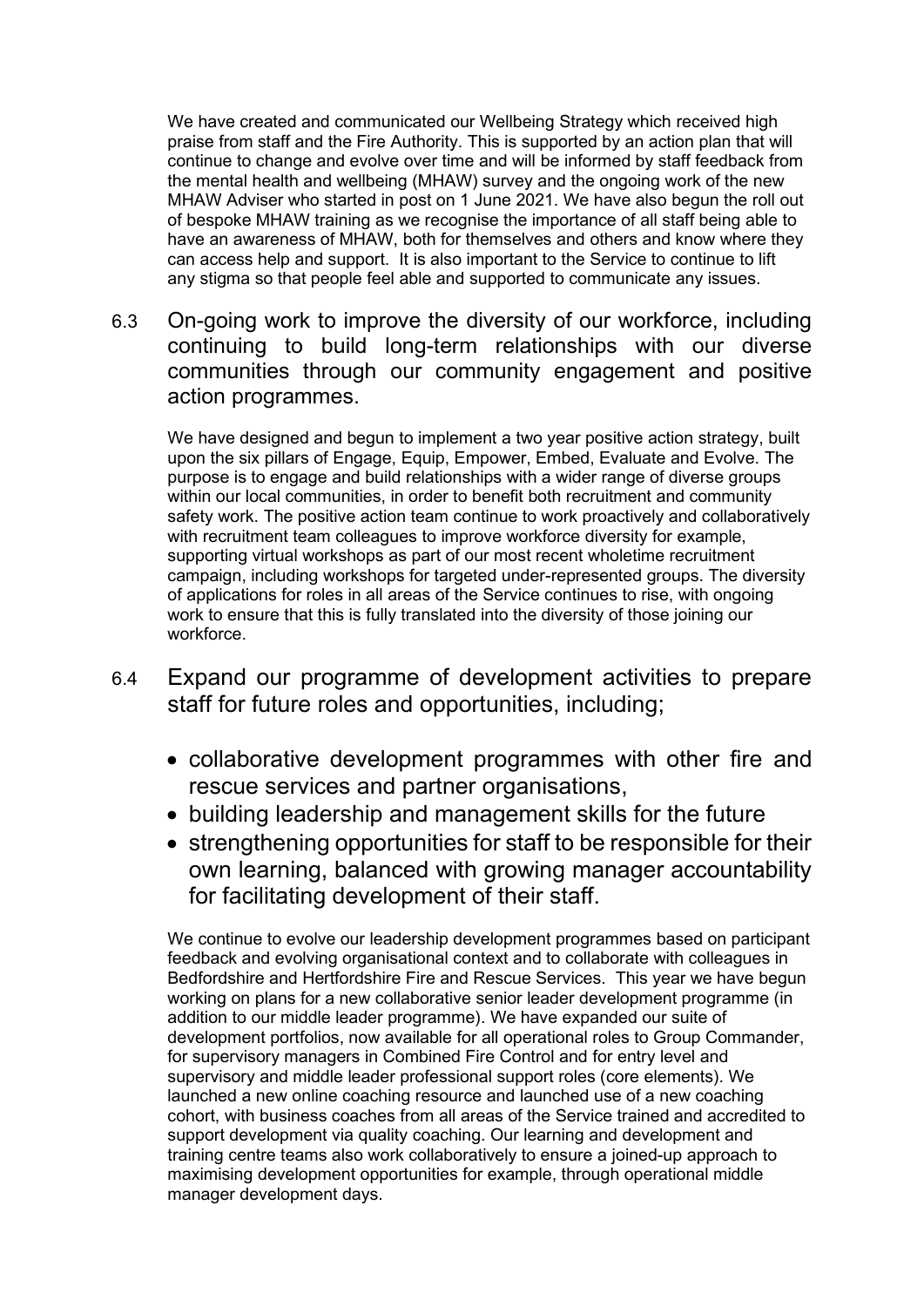## 6.5 Continuing to embed an understanding of the value of quality conversations to enhance personal performance and development.

We have continued to promote the importance of quality conversations about performance and development via a number of forums and assess the value people deem their PDR conversations to have via both survey and informal feedback for example, HMICFRS staff engagement survey, our own wellbeing and engagement check-in survey and via conversations at station and team visits, as well as through levels of engagement with our Development Advisory Board. We also delivered evaluation focus groups with both managers and staff, to learn more about how we can continue to improve the value that everyone takes from their PDR conversations. Ongoing actions have been built into the 2021 IRMP action plan accordingly.

- 6.6 Strengthening the ways in which we understand our succession planning needs and identify and match an individual's potential to those needs, including;
	- exploring the introduction of a shadowing programme to help give greater insight into and understanding of more senior roles,
	- considering and evaluating our provision of apprenticeship schemes within the Service, offering greater opportunities for formal qualifications which support the careers of existing staff and promote the different professions available within the Service to those looking to start a career with us.

 Our Development Advisory Board continues to embed our succession planning activity, with use of initial succession planning grids in early 2020 now being further refined. The impact of this was evidenced by the identification of a potential dearth of future talent at Watch Commander level; actions were put in place to address. A review of all apprenticeships has been undertaken and resulted in recommendations for the formation of a cross-organisational working group to drive forward a coordinated apprenticeships strategy for the future. This will include an apprenticeship toolkit to enhance the awareness of these schemes. Work to offer a shadowing programme was delayed due to the pandemic but is built into the 2021 IRMP action plan.

6.7 Continual review of our recruitment and promotion processes to provide equality of opportunity and remove any unnecessary barriers to people joining or progressing their careers within the Service.

We continue to engage with all applicants to understand their candidate experience and where relevant, offering support and advice on areas to develop for future applications. A working group has explored further the barriers to internal promotion and recommendations to move towards a more evidence-based assessment via a development portfolio of evidence (as opposed to one-off assessment centres) have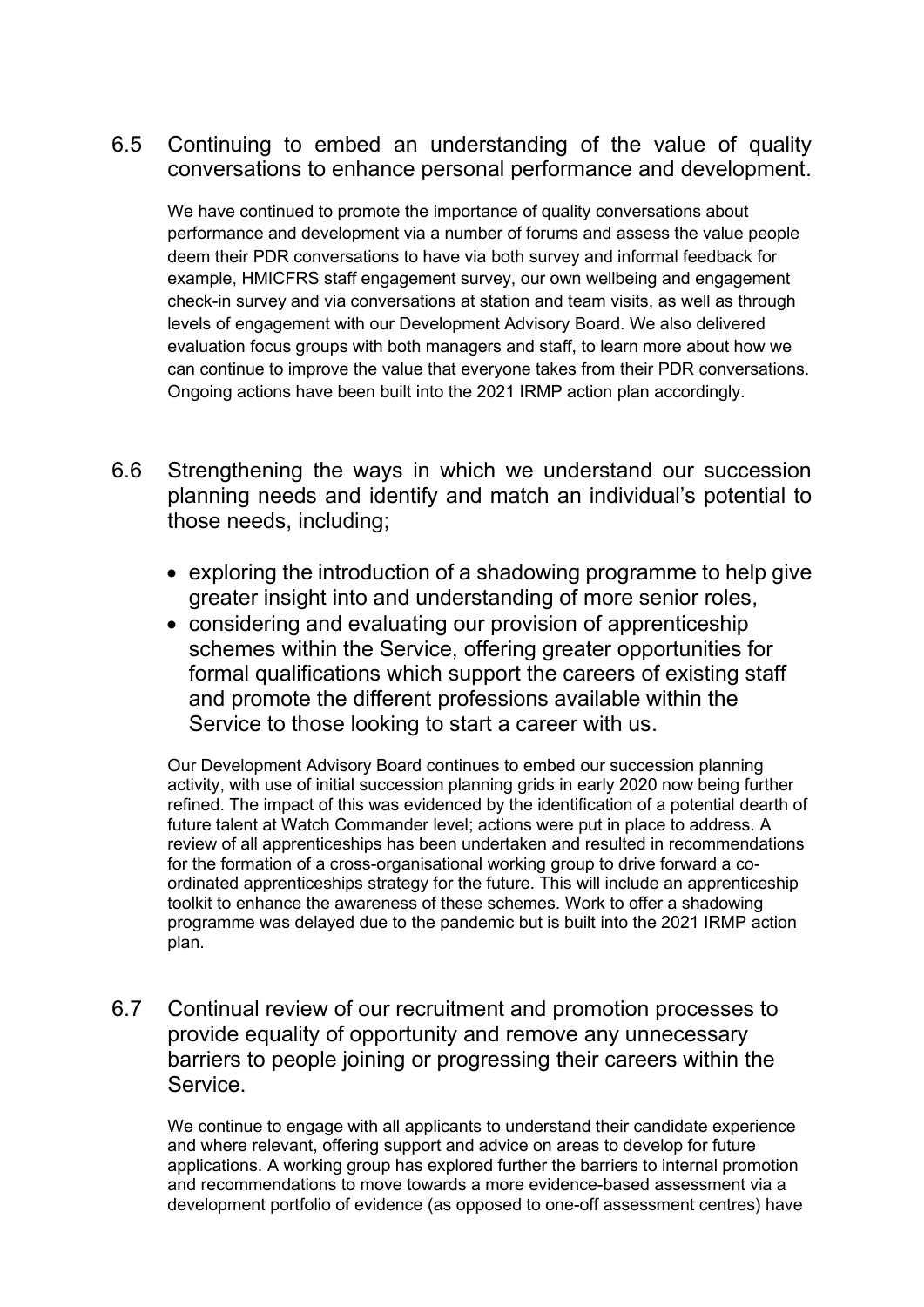been accepted. This will roll out from 2023; the significant lead time is needed to design and prepare our people for such a large change. Considering our workforce planning profile for the coming years, a further working group has also explored the benefits of moving to a programme of rolling recruitment for wholetime (rather than big annual campaigns) allowing greater flexibility for the impact of positive action and greater control of the internal resource demands. This has also been approved and will commence from 2022. Finally, we have been working with stakeholders from across the Service to understand and implement opportunities to take advantage of funded placements via the Government Kickstarter Scheme, offering work placements to young people at risk of long-term unemployment as a result of the pandemic; the first placements are expected to start in summer 2021.

- 7. Community Safety Excellence Delivery Update
- 7.1 Further collaboration with health, social care and other partners to refine ways to identify and reach those most at risk of fire.

We continue to engage with our partner agencies to refresh data sharing agreements to enable us to target our intervention activities at our most vulnerable people in our communities. We are currently in the process of signing a data sharing agreement with Anglian Water to further grow our data set that is used to identify those most at risk from fire in our county.

### 7.2 Develop our Fire Break Programme to support the safety, health and personal development of identified young people.

Our Fire Break Programmes have been reviewed and evaluated and a new "Fire Break One" has been created which allows the programme to be delivered outside removing the barriers that are in place due to the pandemic. Looking forward we still have a number of Fire Break (or Fire Break One) courses that are programmed to run this year to help develop and support identified young people across Cambridgeshire. We are able to continue to deliver virtually a condensed Safety Zone Programme, school talks and consequences sessions.

## 7.3 Explore opportunities to offer early intervention and positively influence children and younger people.

Last year we evaluated all of our intervention strategies and where required made improvements; Jet the Dragon (a story book) has been launched and our crews have continued to interact with children and young people virtually during the pandemic. There are no plans at present, following the evaluation, to look to widen our current intervention schemes to fire cadets or other youth engagement options; we will continue to focus our efforts on Fire Break. Looking ahead we will be working regionally on our approach to the 'Staywise' Programme. This is a one stop shop for educational information about how children and young people can keep themselves safe including information from all blue light partners.

7.4 Work with partners and local authorities to support businesses to comply with regulation and ultimately create safer places to live, work and visit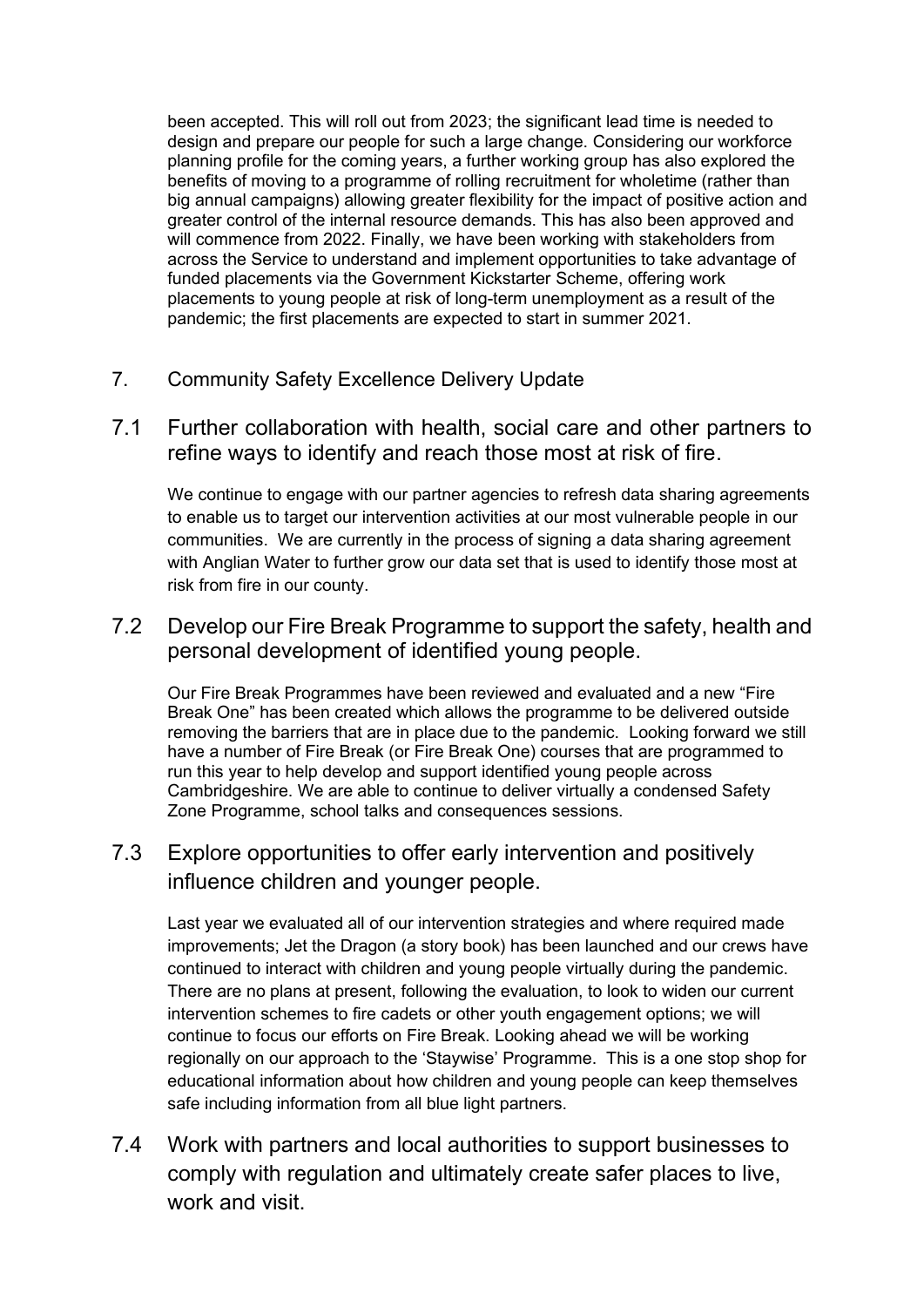We continued to engage with businesses last year through tabletop (virtual) audits. These audits are a temporary measure and will attract a full audit when appropriate. Higher risk premises continued to be audited in person. This process was developed in response to the pandemic and has worked well. We have also evaluated our work within fire protection and recently held our first business online seminar which was extremely well received by the attendees. We will deliver more of these events throughout 2021 as well as launching our new business engagement process designed to support crews returning to compliance checks and supporting businesses.

# 7.5 Continue to lobby and work with developers and local authorities to increase public safety through the fitting of sprinklers where relevant.

The sprinkler strategy has been drafted and shared with the local authorities for comment before being signed off. This strategy will enable us to work with partners to drive this strategy which fundamentally focuses on the fitting of sprinklers in all non-domestic premises and where possible domestic. The fire protection team will then be looking to run another national sprinkler seminar/conference later this year to bring all key partners together to help support this piece of work and hopefully continue to gain buy-in nationally across the fire and rescue service.

# 7.6 Continue to work with partners from the road and water safety partnerships to reduce the number of people killed or injured on our roads and waterways.

We have been fortunate enough to part fund a two year post within the organisation dedicated to road safety. We are fully engaged with 'Vision Zero', the strategy set by Cambridgeshire and Peterborough Road Safety Partnership. CFRS will continue to lead on the workstream of 'Safer Vehicles' over the coming year. We continue to deliver our 'Be Water Aware' campaign which will start shortly in preparation for the summer holidays.

## 7.7 Develop and embed systems to effectively evaluate our activity to keep the community safe.

The community safety group has focused a lot of effort in reviewing all its activities, campaigns and programmes to ensure they continue to deliver what we want them to and where they don't, either make improvements, consider if there are any benefits to continuing, stopping the activity and/or seeking a different solution. This process is now embedded across the group and has been recognised in the initial findings from the recent HMICFRS inspection.

# 7.8 Bring together expertise from protection, prevention and community resilience to reduce risk to people, places and events.

We have reviewed our roles in some departments and were able to create two new risk and resilience Officer roles to better support the work prevention and resilience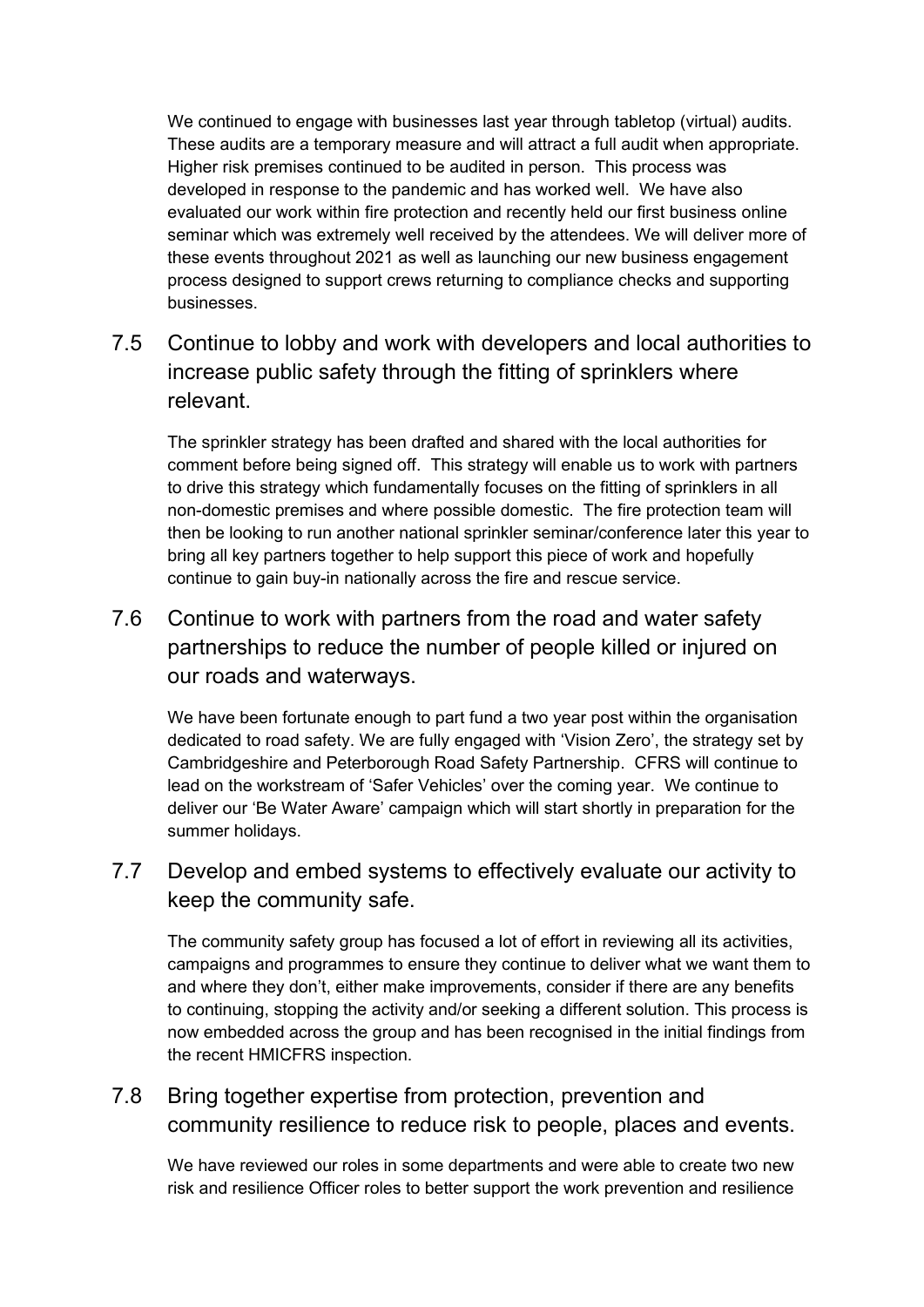groups undertake in relation to community risk reduction/prevention. We are also looking to better support our communities by widening our support when delivering safe and well visits especially in areas we know are prone to flooding. Joint visits to key risk sites or pre planning for events will happen more frequently as we move into 2021 ensuring we are as efficient as we can be in collecting risk data across all three groups (including operational risk).

- 8. Operational Delivery Update
- 8.1 Continue to align operational resources to our risk and demand, understanding our response model options and the number of resources required to achieve them.

We have just completed a review of the Day Duty Trial Agreement. Overall, the trial did not deliver all the objectives we hoped it would however it has identified some positive benefits that we are now working through with our staff and their representatives.

8.2 Continue to develop the use of our On-Call crews to improve our operational service to the public.

We have now started using our On-Call to deliver safe and well visits in our rural areas. This has been well received by the On-Call and has allowed us to reduce risk in those areas while improving the service delivered to those communities.

8.3 Continue to explore and implement improvements to support the working experience for our On-Call staff.

Last month we started our pre boarding work with our new On-Call recruits. This has been implemented following feedback from the On-Call and potential recruits about the excessive time between applying to join the Service and starting training. Our pre boarding aims to address this issue and improve the recruitment experience of our On-Call staff.

8.4 Review the structure and resourcing in our Combined Fire Control to ensure the continual provision of a high quality, sustainable control function.

The replacement of our new mobilising system is currently the priority focus in our control room. With our Suffolk colleagues we have agreed additional resourcing where necessary or diverted existing resources to support this work. Despite the significant technical challenges posed by this project and the impact of the pandemic we are still progressing well and hope to go live in the autumn.

8.5 Continue our ongoing work to ensure our emergency vehicles and equipment meet our identified risks.

This year has seen the introduction of two new turntable ladders which will enhance our response capability. A trial of electric vehicles over the next 12 months will continue to show our commitment to modern technology and our ongoing environmental improvement strategy.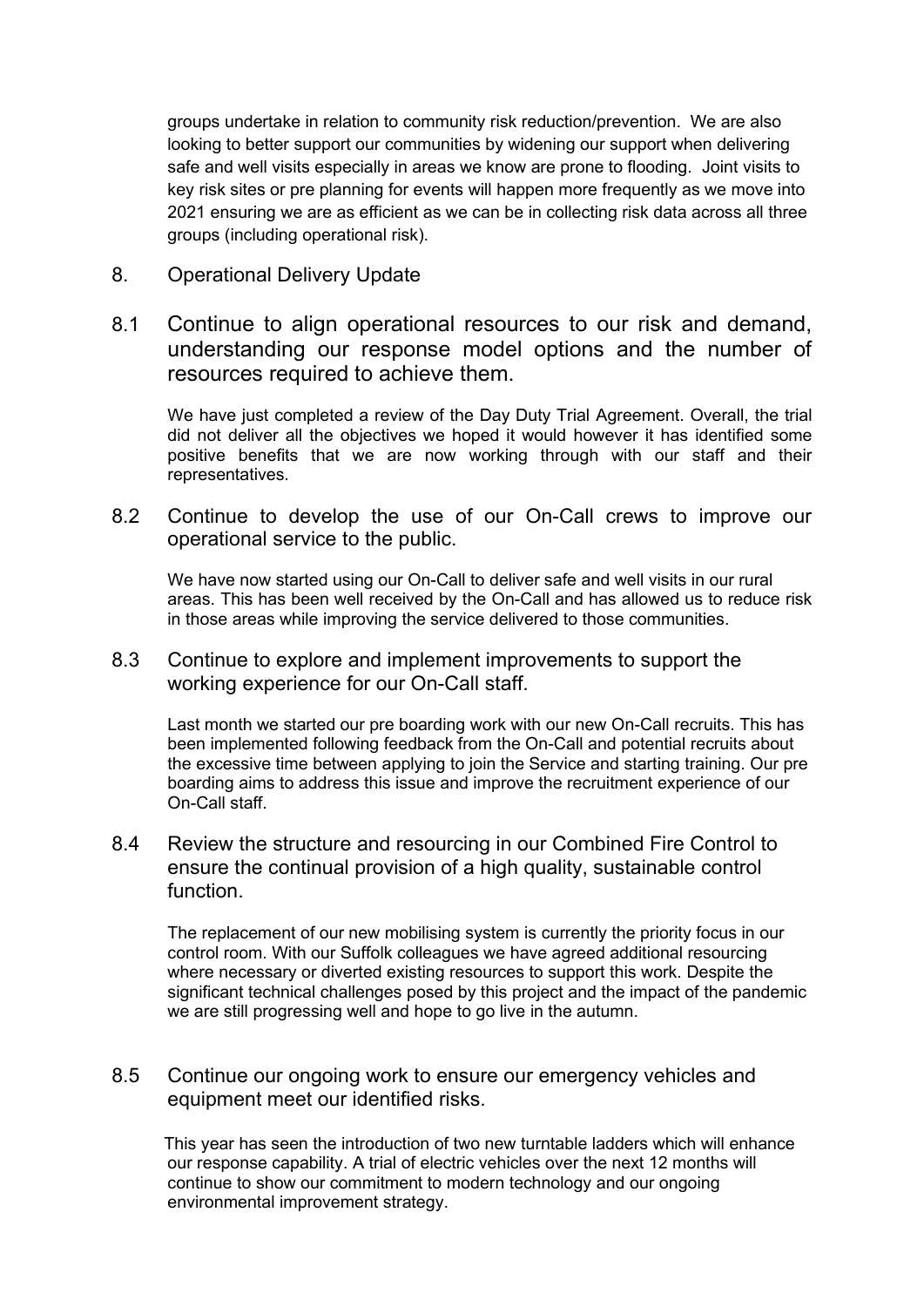8.6 Continue to align service procedures with national operational guidance in order to improve firefighter safety and our ability to work with other fire and rescue services.

Proactively supporting, both regionally and nationally, CFRS continues to be in a strong position in aligning with national operational guidance.

8.7 Continue to develop our central training facility to support the delivery of risk critical operational training.

Training centre staff have continued to fully engage in the design of the new training centre at St Johns. We have secured contracts with partners ensuring access to risk critical training during the build period of the new Huntingdon site.

8.8 Review current arrangement for operational training to ensure they meet the needs of operational staff.

 The training review project stays on track for completion in the summer of 2021. This will see the introduction of new ways of working and a shift system that offers equal access to centrally delivered training across all duty systems.

8.9 Develop further our assurance across all operational areas to ensure a high level of performance and support the continued development of our staff.

 We have undertaken a review of our current operational assurance processes, which has resulted in improvements in our de-briefing and exercising programmes. The 12 month pilot of a new incident command training provider will ensure our operational commanders receive consistent and realistic training across all levels of command.

- 9. Value for Money Delivery Update
- 9.1 Introduce the replacement national emergency service communication system.

We have continued to respond to all work requests from the central project. The project timelines have moved and we continue to consider future impacts of this project on our infrastructure as we continue to develop this.

9.2 Deliver new emergency mobilising technologies into operational service as well as review existing technologies to deliver enhancements to these.

Good progress has been made on the implementation on our new mobilising system with the new infrastructure in place at Dogsthorpe for the secondary combined fire control room. The station end equipment at all stations has been replaced to upgrade technologies to support new security requirements. The new Mobilising and Integrated Communication Control system has been through satisfactory factory acceptance testing and has now been delivered to the Service, installed at Dogsthorpe and partially installed at Service Headquarters to allow for site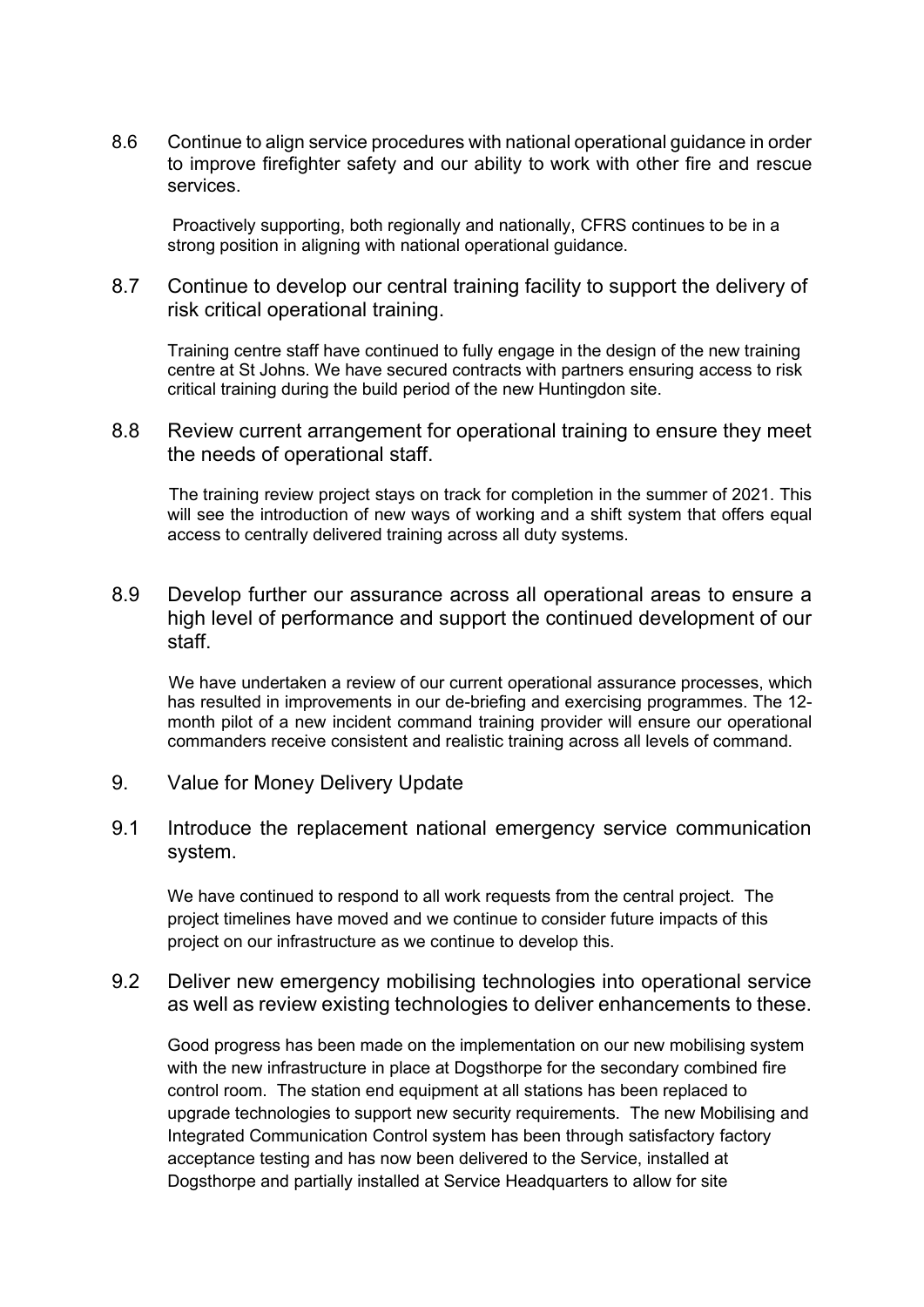acceptance testing. Work will be continuing in this financial year to complete testing, data loading and training to make the new system live.

9.3 Collaboration with other blue light services, including a rationalisation and sharing of estates and well as looking for joined up working practices.

Exploring opportunities for sharing our estate with blue light partners continues. We have seen the introduction this year of a blue-light collaboration in the use of drones across Bedfordshire, Cambridgeshire and Hertfordshire, providing resilience and a reduction in overall costs of this key asset.

9.4 Deliver efficiencies, through the Service Transformation and Efficiency Programme (STEP), by the automation and improvement of business processes, reducing manual intervention and freeing up resources from administrative tasks to focus on value adding activities.

Last year we delivered new cloud-based STEP processes for sickness absence which included the collection of COVID related data and various other smaller processes while we continued to migrate the last in-house process to the STEP cloud. This year we will complete the migration and shut down the in-house STEP process server then start working on the next service priorities.

9.5 Ensure technology delivers opportunities for more efficient and effective ways of working, with a particular emphasis on ensuring our software provides value for money while enabling better mobile working and joint working opportunities.

Significant emphasis has been placed on improving value for money in our software licencing. As a result, all staff have been migrated to Microsoft 365 to improve access to information from any location and to provide the ability to more easily collaborate and share information with partners. Staff who have the ability to work remotely have been provided with laptops to improve working conditions and video conferencing facilities have been provided at all premises to enable all staff to be fully engaged in virtual meetings. The move to Microsoft Teams has enabled staff to work more effectively when remote from CFRS premises, while the new Wi-Fi provision will, when fully implemented, improve connectivity for both staff and visitors using our premises.

9.6 Review spend across departments and contractual arrangements to inform enhancements and improvements to our procurement processes.

The commercial team has worked with groups/departments and budget holders to identify spend across all categories both in contract spend and off contract spend, work with budget holders to raise commercial awareness and encourage early engagement in potential tender opportunities to ensure they run as efficiently and effectively as possible and deliver value for money. This information has also been submitted to the wider NFCTP Programme looking at contractual arrangements and spend across the sector and have been actively working within the national programme to review contractual arrangements and identify future collaboration opportunities and appropriate framework agreements for work in the pipeline.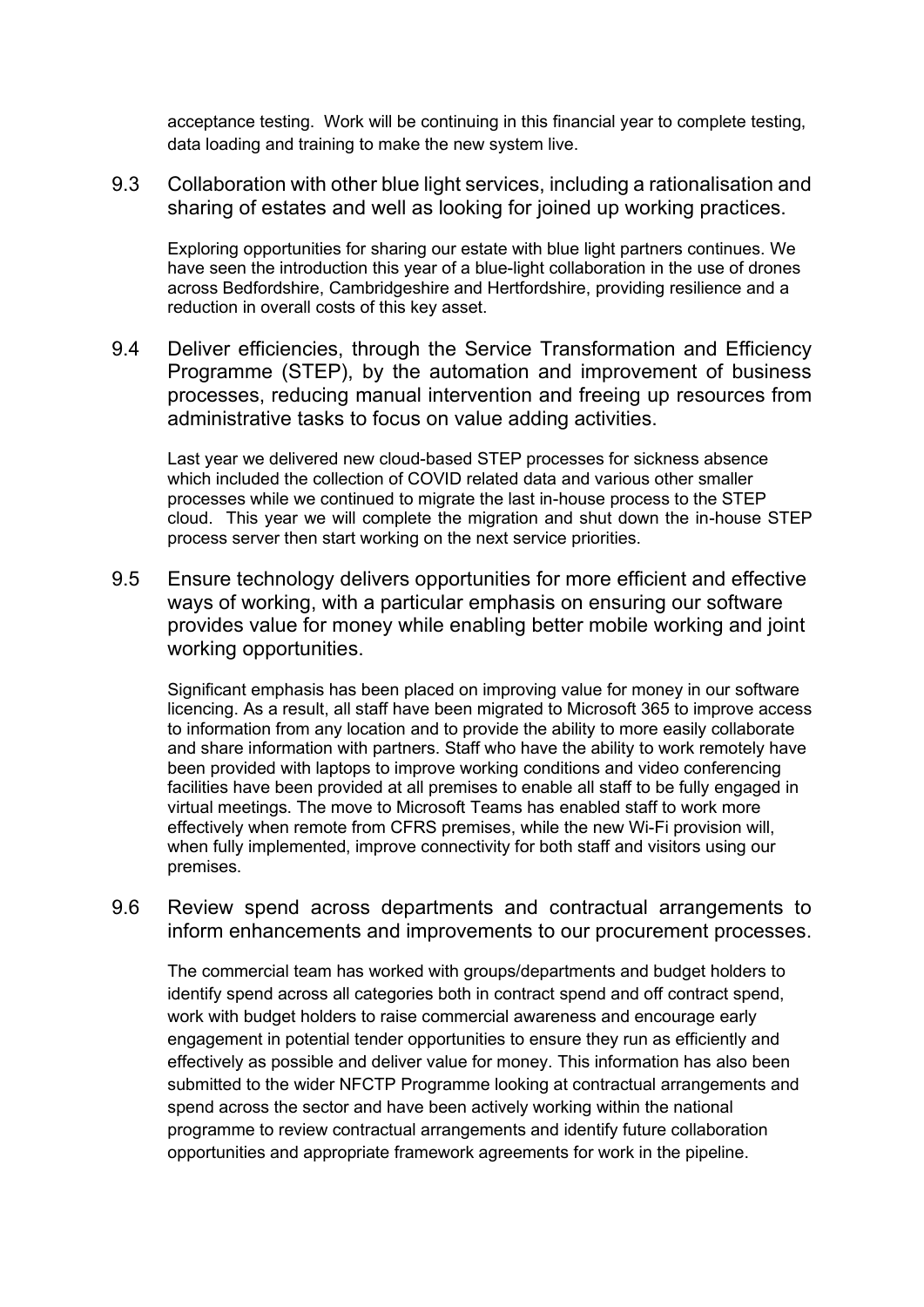The commercial team has worked with Heads of Groups to identify procurement pipelines and consolidate opportunities where possible.

CFRS has submitted significant data over the last twelve months with regard to third party spend, future pipelines and project specific questionnaires, which include current spend and predicted spend for areas such as but not limited to fleet, apprenticeships, operational equipment and clothing to inform future procurement strategies and priorities.

 The commercial team worked with the wider blue light organisations and local resilience forum to procure COVID related goods and services to consolidate buying power and reduce unit costs whilst having confidence, through the collaborative due diligence processes, that goods procured met necessary standards for the Authority.

The post Brexit procurement amendments have been incorporated into our procurement processes.

A Commercial Awareness Strategy has been drafted to "Raise Commercial Awareness" across the organisation to improve procurement and commercial processes from initial concept pre-procurement to end of contract life and transition and to support this training packages have been developed for delivery in 2021/22.

In addition to the above, preparations have been made to introduce new procurement regulations into the Service once enshrined in law and amend current processes accordingly.

9.7 Review how we use our resource across the organisation during periods of operational high demand.

We have learned some valuable lessons from our experience during the winter flooding and will seek to build on this for next year. We are starting to prepare for our potential summer peaks ensuring we have the resources available to meet any increase in demand.

- 10. IRMP Performance Review 2020/21 End of Year Performance
- 10.1 Our performance against our IRMP performance measures is monitored on a quarterly basis; below is the end of year performance for 2020/21.

**We will respond to the most serious incidents within an average of 9 minutes in urban areas and 12 minutes in rural areas for the first fire engine in attendance. And we will respond to all incidents in our authority area within 18 minutes for the first fire engine in attendance 95% of the time.**

**Within this IRMP we have changed the denotation of urban and rural areas to match the definitions provided by the Office of National statistics, which links it to the population.**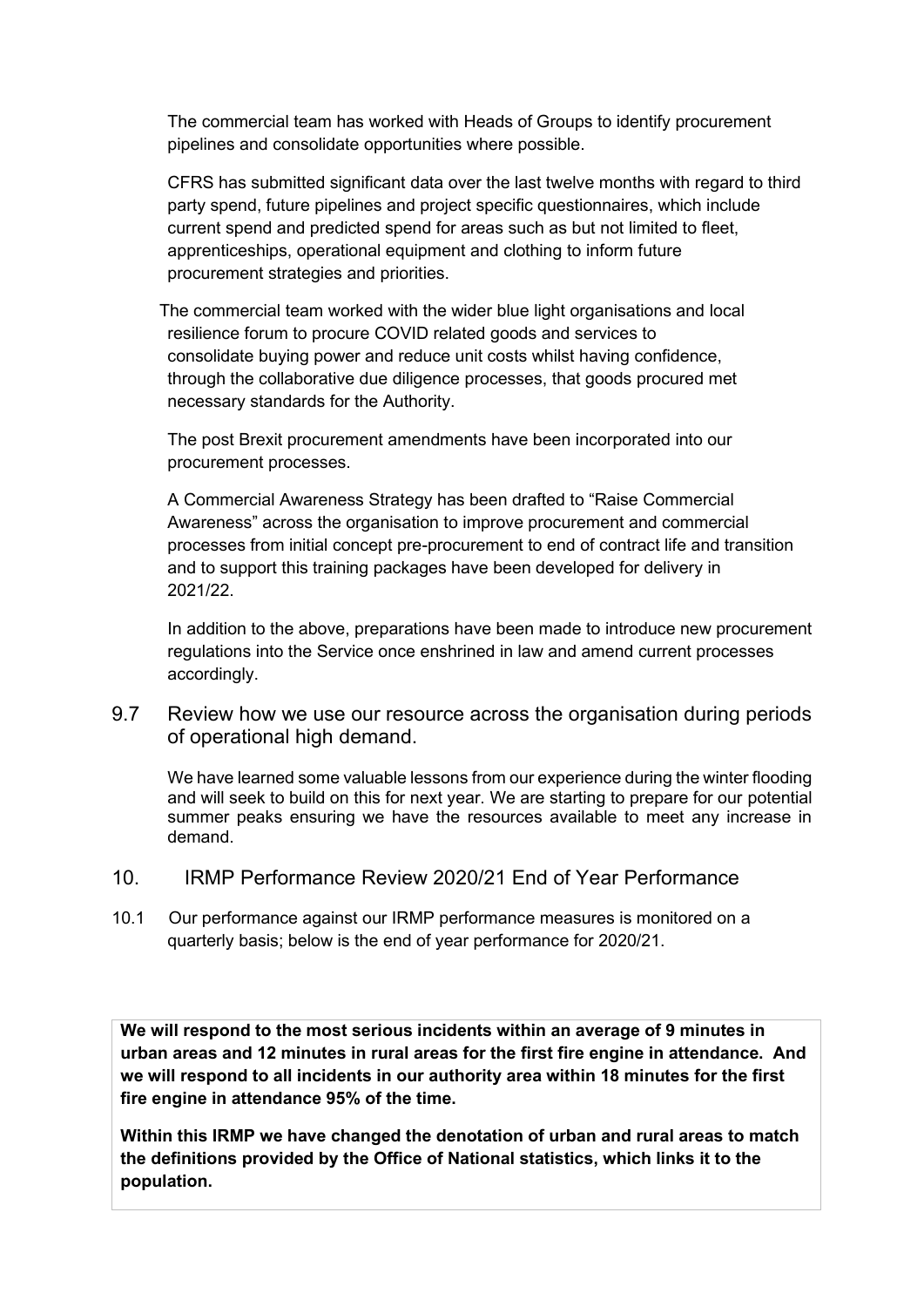

**The diversity of job applicants and employees.**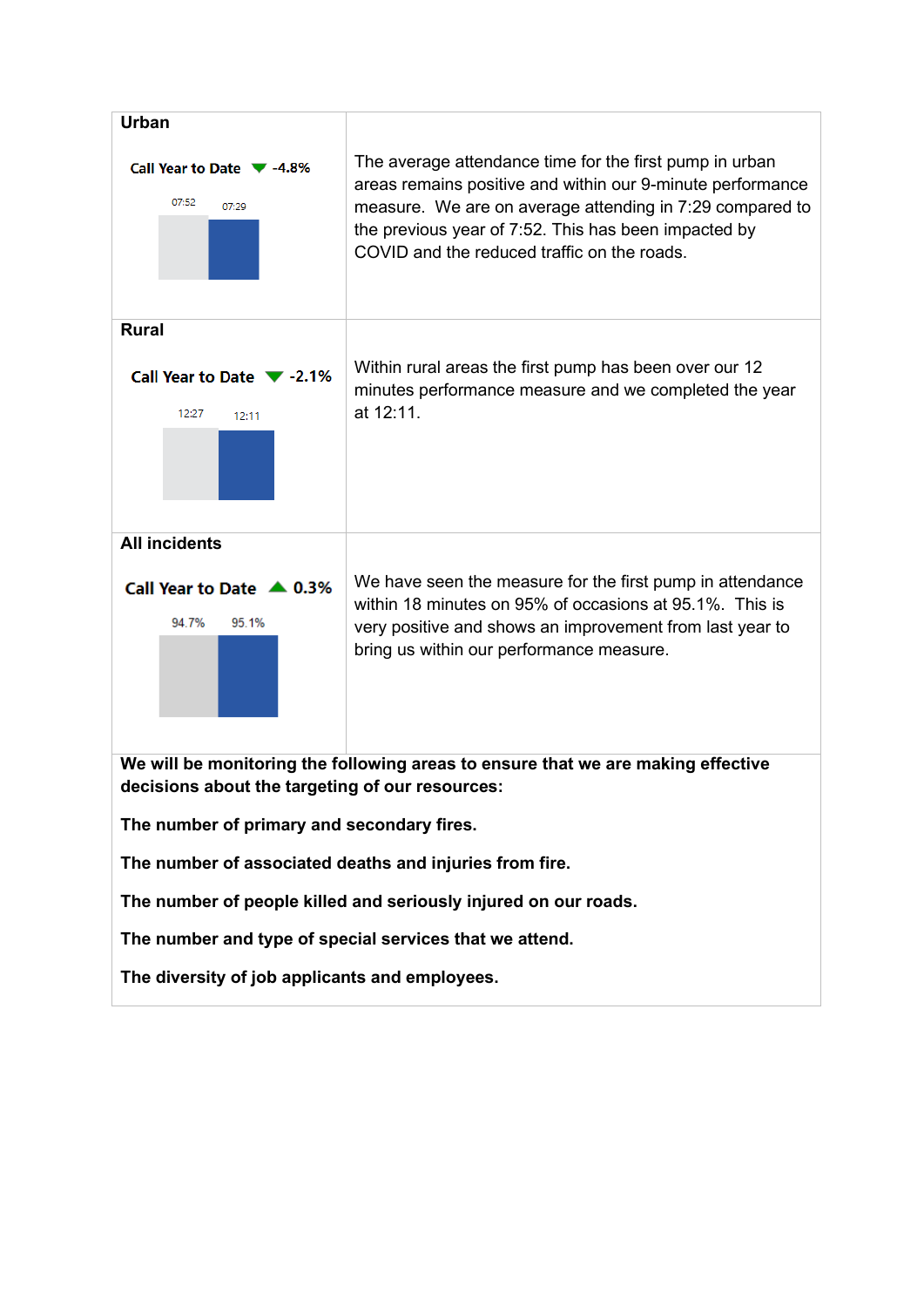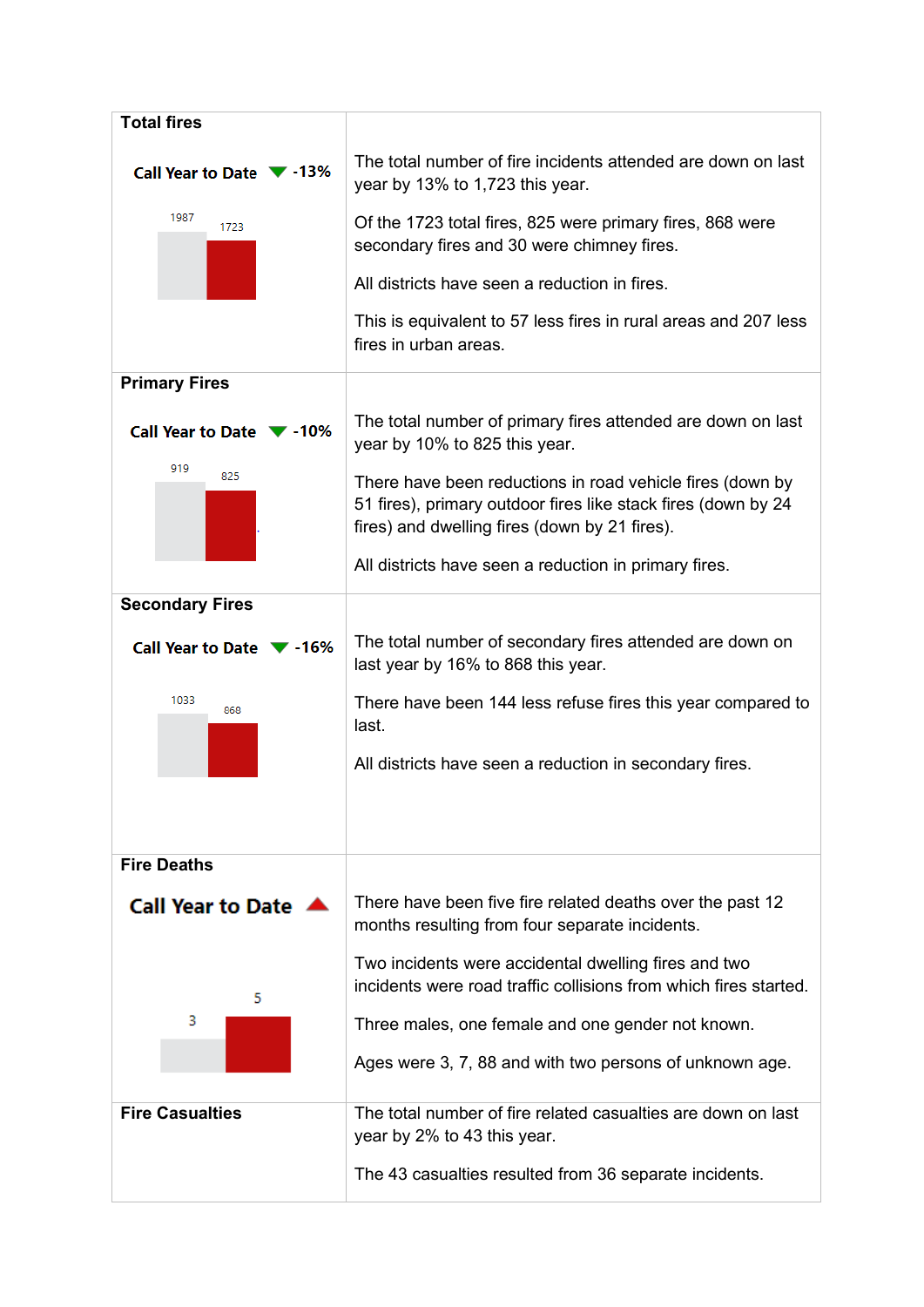| Call Year to Date ▼ -2%                                                           | 25 incidents were dwelling fires, five were non-residential<br>premises, three were road vehicle fires, two were outdoor<br>fires and one was a boat fire.                                                                                                                                                                                                        |
|-----------------------------------------------------------------------------------|-------------------------------------------------------------------------------------------------------------------------------------------------------------------------------------------------------------------------------------------------------------------------------------------------------------------------------------------------------------------|
| 44<br>43                                                                          | The severity of injury of the 43 people breaks down as<br>follows; one person sent to hospital with serious injury, 26<br>people sent to hospital with slight injury, 12 people with first<br>aid at scene and 4 people had a check recommended.                                                                                                                  |
|                                                                                   | 33 males, 14 females and one person gender not known.                                                                                                                                                                                                                                                                                                             |
| <b>Road traffic collisions</b><br>attended<br>Call Year to Date ▼ -27%            | The total number of road traffic collision incidents attended<br>by the fire service is down on last year by 27% to 316 this                                                                                                                                                                                                                                      |
| 435<br>316                                                                        | year.<br>This has been because of the reduction in road journeys<br>during the lockdown periods.                                                                                                                                                                                                                                                                  |
| People killed or seriously<br>injured in road traffic<br>collisions (Police data) | The total number of people killed or seriously injured in road<br>traffic collisions are down on last year by 34% to 304 this<br>year.                                                                                                                                                                                                                            |
| Call Year to Date $\blacktriangledown$ -34%<br>460<br>304                         | The current system (started April 2016) records details of road<br>traffic collisions involving human death or personal injury which<br>occurred on the public highway which were reported to the Police<br>within 30 days of occurrence and in which one or more vehicles<br>are involved, in accordance with Department for Transport STATS<br>20 instructions. |
|                                                                                   | The data should be regarded as unverified. The Department for<br>Transport will be releasing the verified 2020 calendar year figures<br>shortly. That said, it is unlikely that the totals will be very<br>different from what is being reported here.                                                                                                            |
| <b>Special service incidents</b><br>attended<br>Call Year to Date ▲ 1%            | The total number of special service incidents attended is up<br>on last year by 1% to 1057 this year.                                                                                                                                                                                                                                                             |
| 1057<br>1046                                                                      | Flooding incidents have been noticeably higher this year<br>(158) compared to last year (88). We have also seen an<br>increase in water rescues this year (33) compared to last<br>year (24) due to spate flooding conditions.                                                                                                                                    |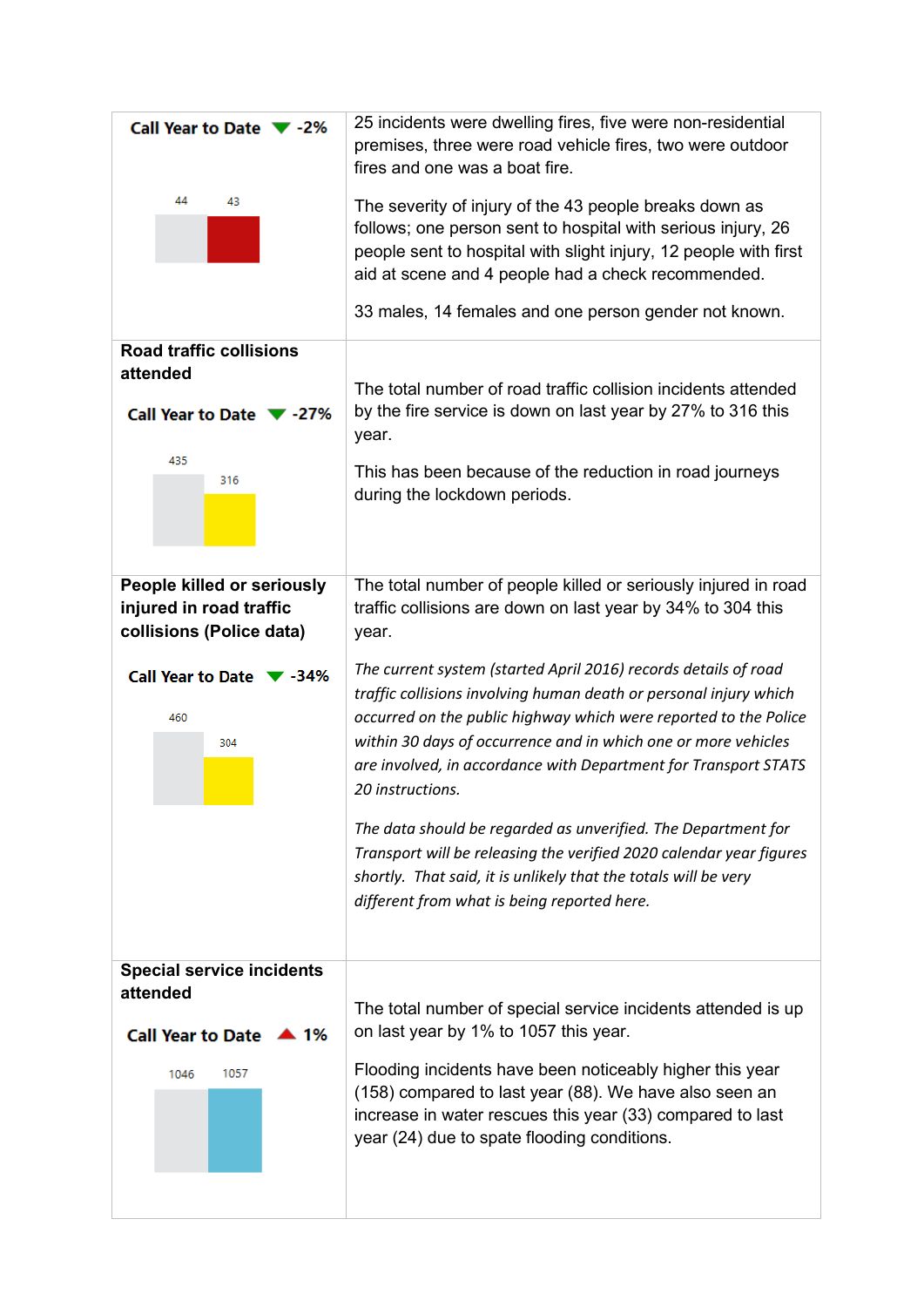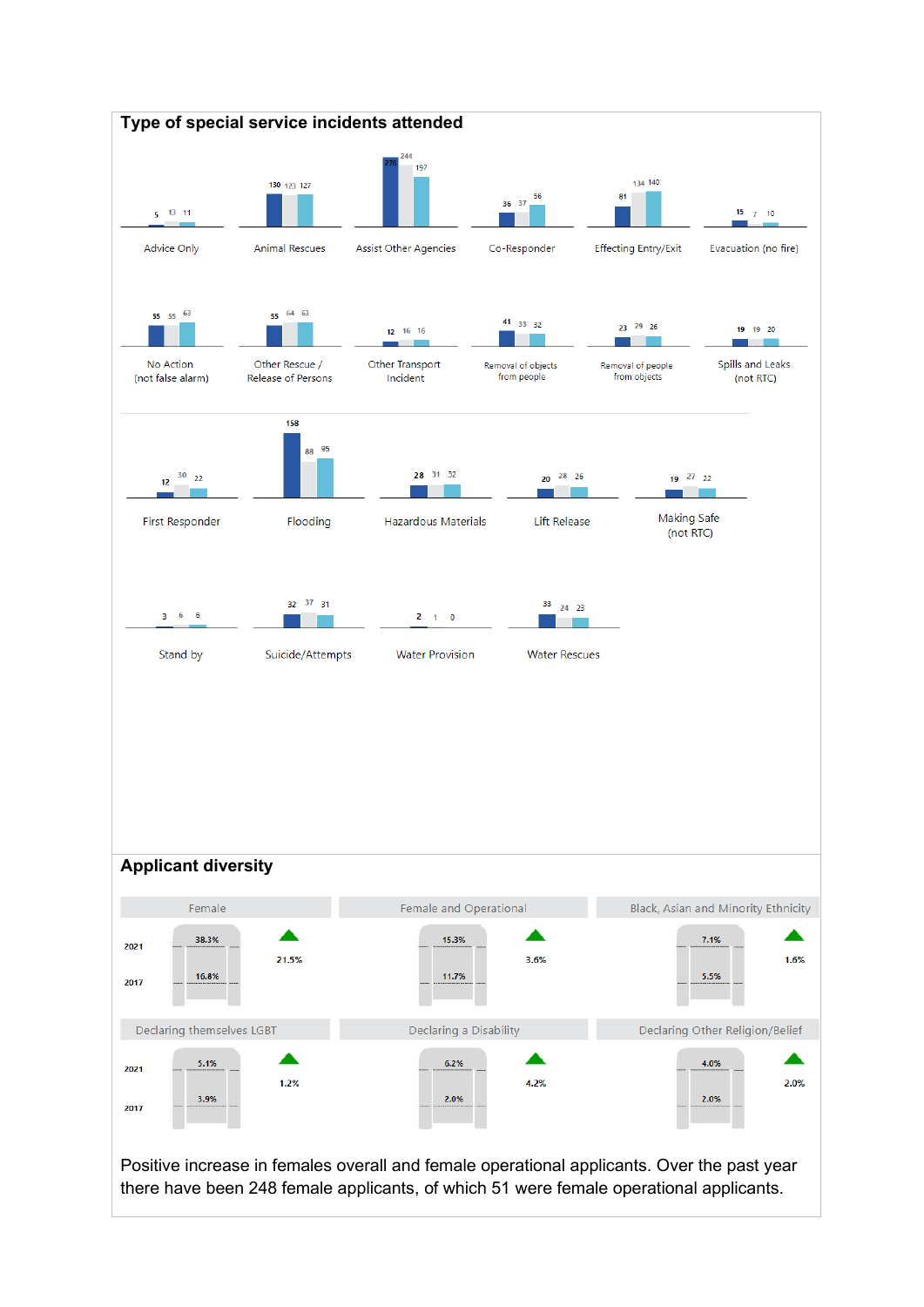Positive increase in BAME applicants at 7.1% of total applicants (equivalent to 46 people).

Positive increase in people declaring themselves lesbian, gay or bisexual at 5.1% of total applicants (equivalent to 33 people).

Positive increase in people declaring a disability at 6.2% of total applicants (equivalent to 40 people).

Positive increase in people declaring other religion or belief at 4% (equivalent to 26 people).



Positive increase in females overall and female operational staff. As of 31st March 2021, there were 175 female staff, of which 40 were female and operational (wholetime and On-Call).

Positive increase in BAME staff at 3.4% of total staff (equivalent to 26 people).

Positive increase in people declaring themselves lesbian, gay or bisexual at 2.9% of total staff (equivalent to 22 people).

Slight decrease in people declaring a disability at 6.5% of total staff (equivalent to 49 people). Approximately 79% of staff have responded to this question in ResourceLink, so we may find that the percentage of staff with a disability may be higher if the remaining 21% of staff were to respond.

Slight decrease in people declaring other religion or belief at 2.2% of total staff (equivalent to 17 people).

**We will be working to support businesses to ensure compliance with the Fire Safety Order and we will monitor this through:**

**The number of non-domestic fires.**

| The number of business engagements identified through our risk based audit |  |
|----------------------------------------------------------------------------|--|
| programme.                                                                 |  |

| <b>Non-domestic fires</b> | There have been 160 non-domestic fires in 2020/21<br>compared to 159 non-domestic fires in 2019/20.       |
|---------------------------|-----------------------------------------------------------------------------------------------------------|
|                           | The total number of accidental non-domestic fires are up on<br>last year by 3% from 109 to 112 this year. |